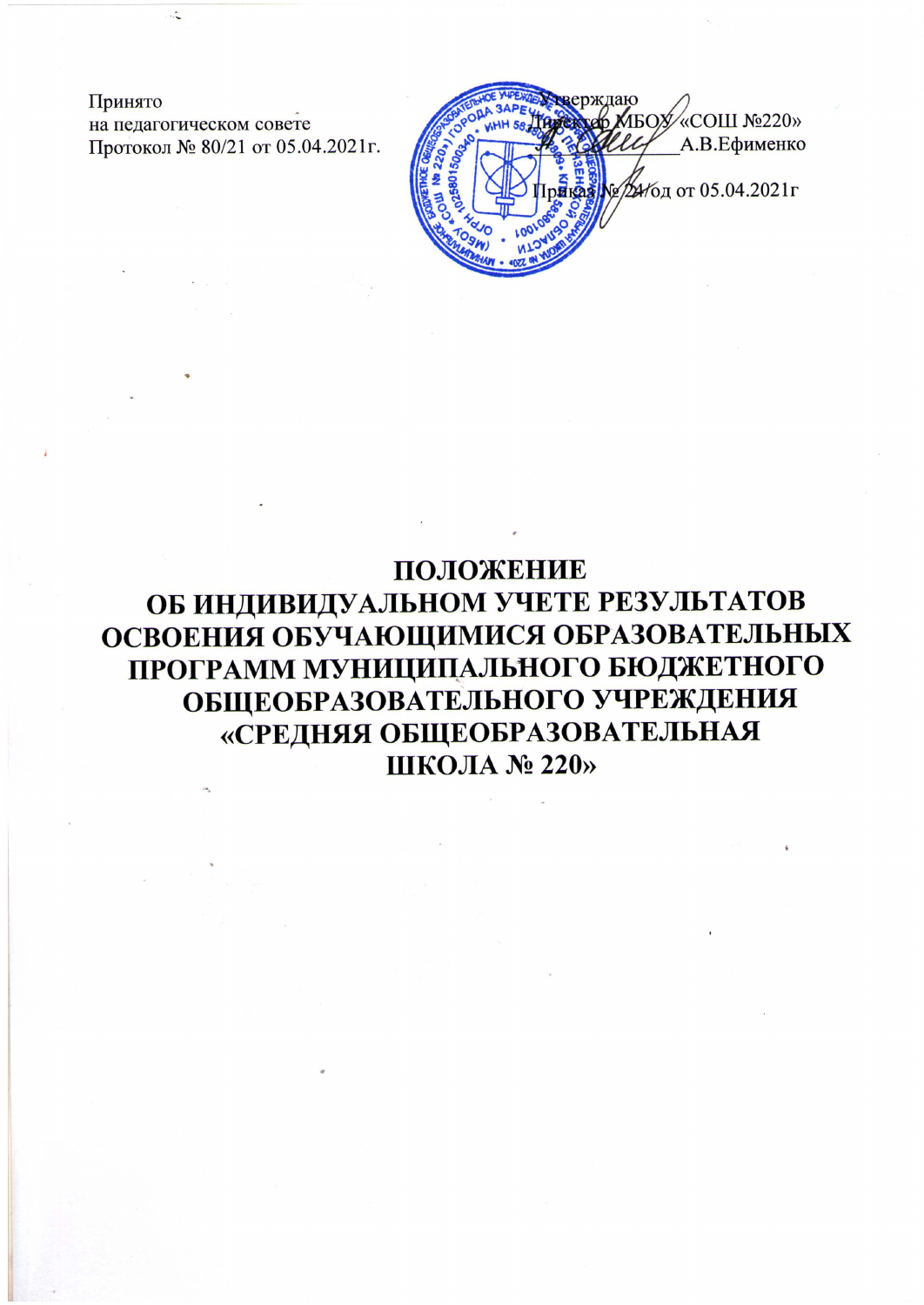## 1. Обшие положения.

1.1. Настоящее Положение о контроле оценивании и индивидуальном учете результатов освоения обучающимися образовательных программ (далее - Положение) разработано с целью определения общих правил проведения процедуры контроля, оценивания и учета результатов освоения обучающимися образовательных программ в МБОУ «СОШ №220» (далее - школа).

1.2. Положение разработано в соответствии со статьей 28 Федерального Закона от 29.12.2012 № 273-ФЗ «Об образовании в Российской Федерации» с последующими изменениями.

1.3. Положение является локальным нормативным актом, регулирующим организацию контроля и учета освоения обучающимися образовательных программ в школе.

1.4. Положение регламентирует деятельность учителей и администраторов школы по контролю, оцениванию и учету ответов и работ обучающихся по предметам учебного плана образовательной организации.

1.5. Положение принимается на неопределенный срок.

 $\ddot{\sim}$ 

1.6. Балльное текущее, промежуточное и итоговое оценивание обучающихся по предметам учебного плана соответствующей основной образовательной программы является обязательным и осуществляется в школе со 2 по 11(12) классы (во 2 классе - со второго полугодия).

1.7. Требования, предъявляемые к текущему, промежуточному и итоговому оцениванию доводятся до сведения обучающихся и их родителей (законных представителей) классным руководителем или администратором школы в момент принятия ребенка в образовательную организацию.

1.8. Школа осуществляет индивидуальный учет результатов освоения обучающимся основных образовательных программ соответствующего уровня общего образования.

1.9. Индивидуальный учет результатов освоения обучающимся основных образовательных программ осуществляется на бумажных и электронных носителях.

1.10. Хранение в архивах данных об учете результатов освоения обучающимся основных образовательных программ осуществляется на бумажных и электронных носителях в порядке, утвержденном федеральным органом исполнительной, власти, осуществляющим функции по выработке государственной политики и нормативноправовому регулированию в сфере образования.

## 2. Осуществление индивидуального учета результатов освоения обучающимися образовательных программ.

2.1. Индивидуальный учет результатов освоения обучающимся основной образовательной программы осуществляется на бумажных и электронных носителях.

2.2. К обязательным бумажным носителям индивидуального учета результатов освоения обучающимся основной образовательной программы относятся классные журналы, личные дела обучающихся, книги выдачи аттестатов, аттестаты об окончании основного общего и среднего общего образования.

2.3. В классных журналах отражается балльное текущее, промежуточное и итоговое (годовое) оценивание результатов освоения обучающимся основной образовательной программы.

 $\overline{2}$